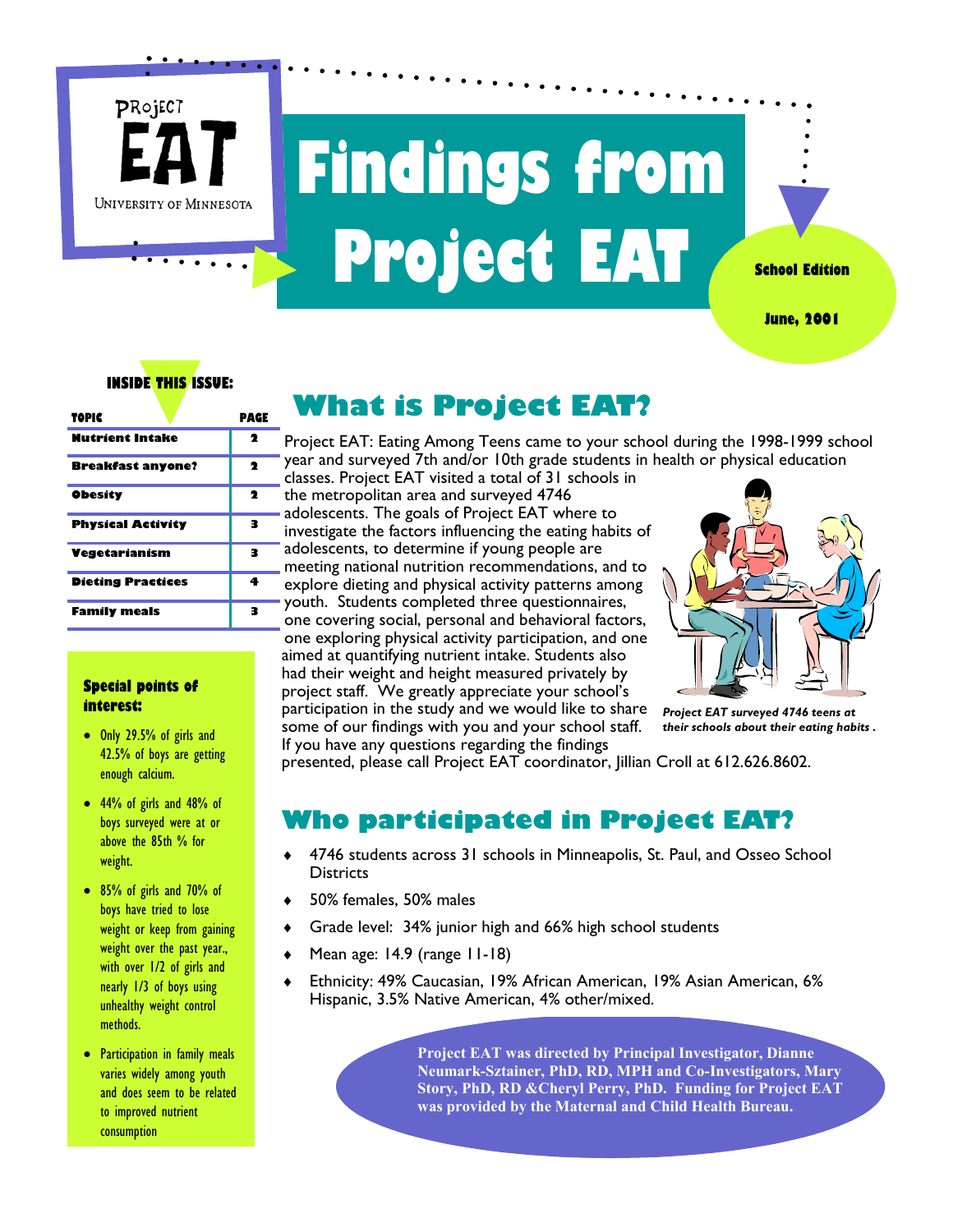# **Are adolescents meeting nutrition recommendations?**

Project EAT found there are large gaps between *nutrition recommendations* and *actual nutrient intake* among adolescents. Among students surveyed, only 30% of females and 42.5% of males consumed the recommended amount of calcium (1300 mg or more per day). Approximately 45% of both females and males ate more than 2 servings of fruit per day, while only about 16% ate more than 3 servings of

vegetables per day. Only about 30% of teens met the "5 a day" nutrition recommendation for fruits and vegetables. Grain intake was also low, with only 36% of females and about 44% of males consuming 6 or more servings per day. Over half of the females and almost 45% of the males surveyed met the recommendations for a low fat diet (30% or less calories from fat).

Younger students (junior high) had higher calcium, fruit, vegetable, and grain intakes than older students. Fat intakes increased with age for females and remained relatively constant for males across ages.

Across ethnicity, nutrient intakes varied considerably. Fewer African-American and Native American females and African-American males met the

recommendations for a low fat diet, as compared to their White, Asian-

American, and Hispanic peers. Fewer Asian-American and Hispanic females



*Adolescents are not adequately meeting nutrition guidelines .* 

met calcium intake recommendations compared to their peers. White males most frequently met calcium recommendations, while few Asian-American males met calcium

**Breakfast anyone?** 



vegetable recommendation.

During the past week of the survey, only 31% of students reported eating breakfast everyday. Nearly 15% of them never ate breakfast and 23% only ate breakfast 1 or 2 days during the week. Another 30% reported eating breakfast 3-6 days a week. Numerous

recommendations. Asian-American and Hispanic youth most frequently met the "5 a day" fruit and

"Only 31% of students reported eating breakfast everyday."

studies have shown the benefits of breakfast to student learning, as well as the role of breakfast in contributing to maintenance of a healthy weight.

## **Overweight: A challenging problem**

Obesity is a major public health problem, and adolescents are not immune. Project EAT found that approximately one-third of adolescents were at risk for becoming overweight (defined as at or above the 85th percentile but less than 95th percentile), while 12.5% of girls and almost 17% of boys were overweight (defined as at or above the 95th percentile). National public health initiatives aim to have only 5% of adolescents over the 95th percentile, so the

"Approximately one-third of adolescents are at risk for becoming overweight"

current figures indicate much work is needed.

Females: For females, prevalence of overweight was highest among African American, Hispanic and Native American youth. In each group, more than 40% of these youth are at risk for becoming overweight, while 15-20% are currently overweight. Prevalence of overweight youth was considerably lower for Asian American and White females.

Males: The picture is similar for males, with over half of Native American and nearly 45% of Hispanic males at risk for becoming overweight. However, in males,

- African American youth have the lowest prevalence, with just over 25% at risk of becoming overweight. In contrast
- to females, Asian American males have a higher prevalence than White males. The figures for youth considered
- overweight echo those for youth at risk of becoming overweight, with more than 25% of Native American males and

 $\bullet$  $\bullet$  $\bullet$  $\bullet$  $\bullet$  $\bullet$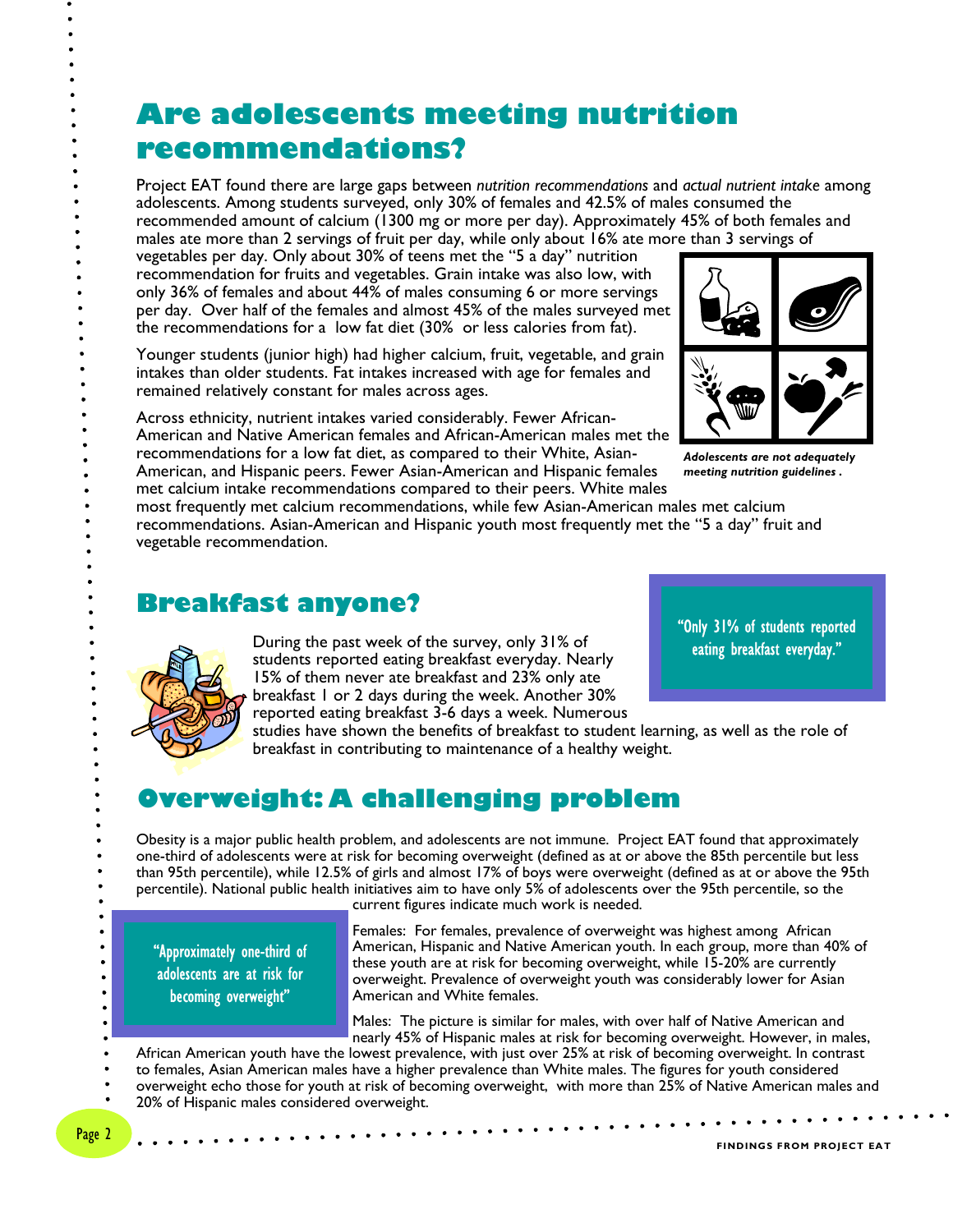# **Physical Activity and Inactivity**

Students in Project EAT reported involvement in numerous sports and activities. Sixty-four percent of students reported being on one or more sports teams in the last year; 20% were on 3 or more teams over the year. Over 50% reported participating in strenuous and/or moderate activity for two and a half hours or more a week. While they are fairly active, students also reported watching TV and videos for an average of 2.6 hours per day on weekdays. Nearly 50%



### **Vegetarianism: Who, what and why?**

Vegetarianism was reported by about 6% of students, nearly 75% were females, and 75% had been so for longer than 1 year. Since there are a variety of types of vegetarianism, and some self-reported vegetarians are actually just non-red meat eaters, we asked students reporting vegetarianism if they ate chicken, fish, eggs, and dairy. Over half reported they did eat chicken, 41% reported eating fish, and over 75% reported including eggs and dairy in their diets. (Note: Those reporting eating meat would be more appropriately called "semi-vegetarians".) When asked why they were vegetarian, students reported the following top five reasons:

- 1. To lose or not gain weight (35%) 2. Do not want to kill animals (28%)
	-
- 3. Don't like the taste of meat (27%) 4. To have a healthier diet (25%)
- 
- 5. To help the environment (17%)

Vegetarians were more likely to be involved in unhealthy weight control behaviors, particularly males reporting vegetarianism. Since vegetarianism seems to have interest and appeal to adolescents, education regarding

*Vegetarians, particularly those more correctly described as "semivegetarians" were at higher risk for involvement in unhealthy weight control behaviors than their nonvegetarian peers.* 

healthy vegetarianism is critical to help prevent unhealthy weight control behaviors among youth.

## **Family Meals: Are they a thing of the past?**

"Adolescents eating regular family meals had higher fruit, vegetable and calcium intakes than their peers."

Family meals are a challenge given the busy schedules of adolescents and their parents, but they do occur and they are beneficial. Project EAT found that younger students ate with their families an average of 5.5 times per week and older students an average of 4 times a week. Adolescents eating regular family meals had higher fruit, vegetable, and calcium intakes then their peers not reporting regular family meals, and they drank significantly less soda pop. Major reasons for not having family meals included parent and teen schedules, teen desire for autonomy, dissatisfaction with family relationships, and dislike of foods served at family meals.

Most adolescents thought they probably would eat more healthfully if they ate more meals with their families. Family meals appeared to contribute to a more healthful diet if they included fruits, vegetables and dairy foods and if there were rules around mealtimes in terms of expectation of attendance and about eating what is served. There is great diversity in both quality and quantity of family meals among youth, but generally family meals can contribute positively to the establishment and maintenance of healthful eating





*Sixty-four percent of students are involved in sports.*